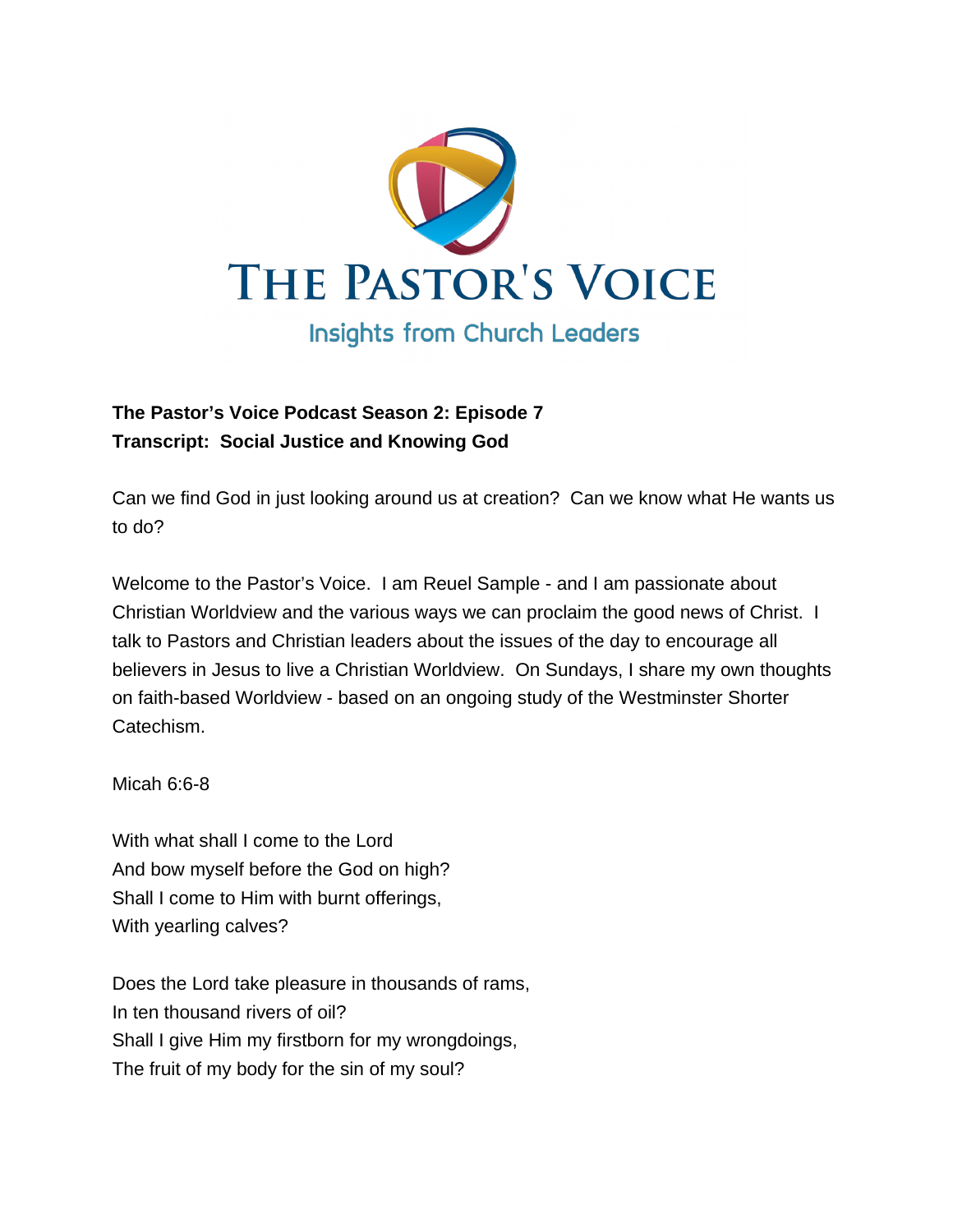He has told you, mortal one, what is good; And what does the Lord require of you But to do justice, to love kindness, And to walk humbly with your God?

## John 3:16 - 21

16 "For God so loved the world, that He gave His only Son, so that everyone who believes in Him will not perish, but have eternal life. 17 For God did not send the Son into the world to judge the world, but so that the world might be saved through Him. 18 The one who believes in Him is not judged; the one who does not believe has been judged already, because he has not believed in the name of the only Son of God. 19 And this is the judgment, that the Light has come into the world, and people loved the darkness rather than the Light; for their deeds were evil. 20 For everyone who does evil hates the Light, and does not come to the Light, so that his deeds will not be exposed. 21 But the one who practices the truth comes to the Light, so that his deeds will be revealed [f]as having been performed in God."

From the Westminster Shorter Catechism:

## Q3: What do the scriptures principally teach?

A: The scriptures principally teach what man is to believe concerning God, and what duty God requires of man.

Last time, the Catechism tackled the importance of Scripture in the lives and walk of Christians. Scripture is THE standard. They are literally breathed out by God to direct us in all things that we do. It is authorative by its own decree - and by the moving of the Spirit within us. The Bible - the Old and the New Testaments - is the sole guide as to how to live life faithfully. While other writings - like the Shorter Catechism - may help they all must be measured against Scripture.

Having established the authority of Scripture, the catechism then asks - what do they teach? The answer - they teach about God and what He would have us do.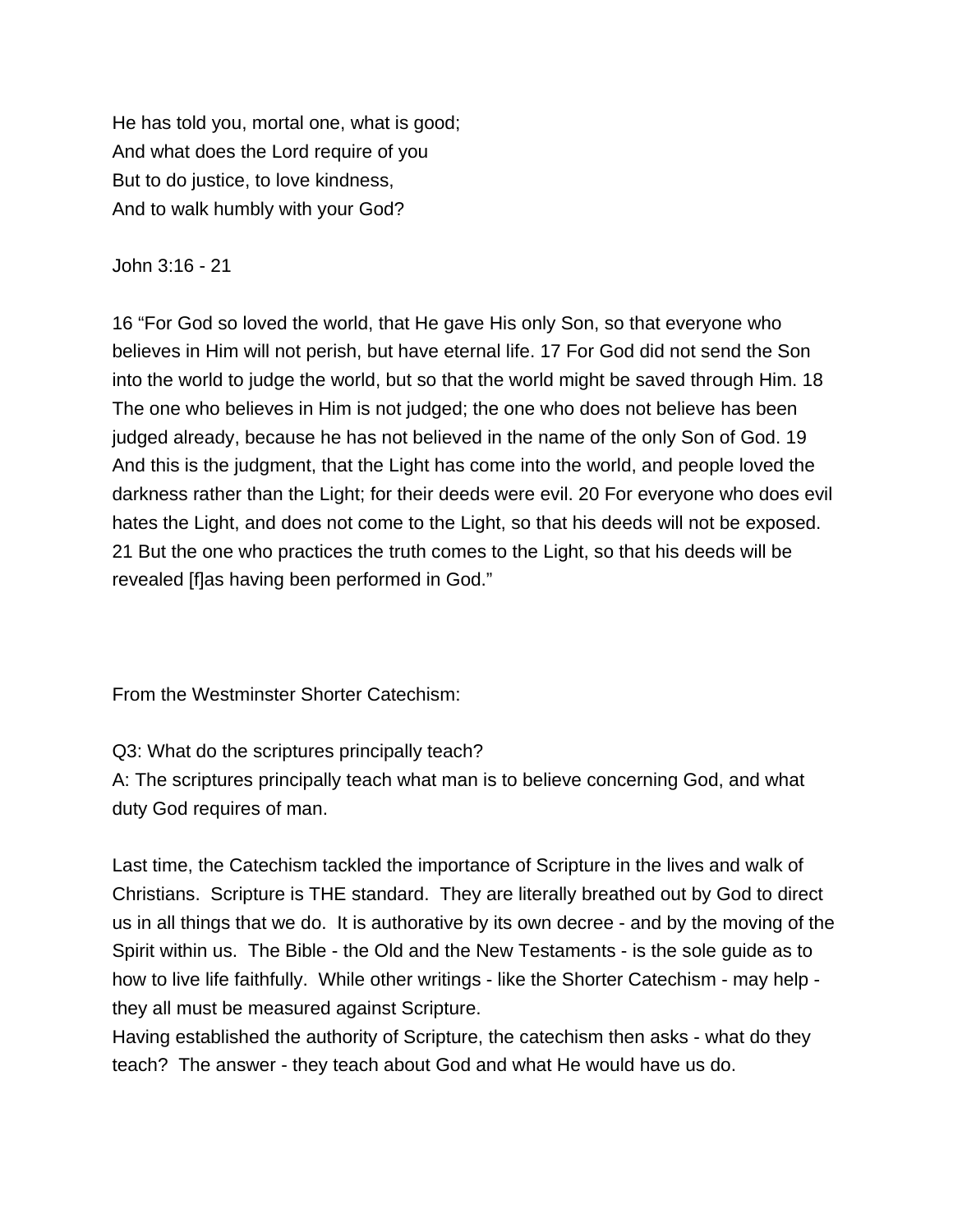God is revealed to us in two ways. First is what we call General Revelation, the second - Special Revelation.

General Revelation is the idea that all creation attests to the glory and wonder of God. By simply looking around us we can understand that there is a God - and He is powerful. The words of an old campfire song best sums up General Revelation:

Have you seen Jesus my Lord? He's here in plain view. Take a look, open your eyes. He'll show life to you.

Have you ever looked at a sunset, with the sky billowing red? And the clouds suspended like feathers? Then I say, you've seen Jesus my Lord.

Have you ever stood in the ocean, with the white foam at your feet? Felt the endless thundering motion? Then I say, you've seen Jesus my Lord.

All we have to do is look around us to see the glory and wonder of creation - and we see God!

But creation's testament to God does not stop at campfires and sunsets. Even put under the microscope, creation attests to a Creator God. The idea of an eyeball - for example - is just one proof that God must exist. The eyeball cannot have evolved. It is too complex - it is what we call Irreduciable Complexity - which means it had to be created as such. The simple eyeball is so complex and integrated - it just could not have happened. Something must have created it - God.

Even the Quantum level of physics attest to the glory of God. The more minute we get into creation - the more we see that a Designer had to be involved. As a matter of fact, one of the principle scientists involved in Quantum mechanics is a Christian. Take this passage from GotQuestions.org:

The early pioneers of modern physics were mostly theists, particularly Christians, and they didn't see their discoveries as eliminating God. Rather, they saw them as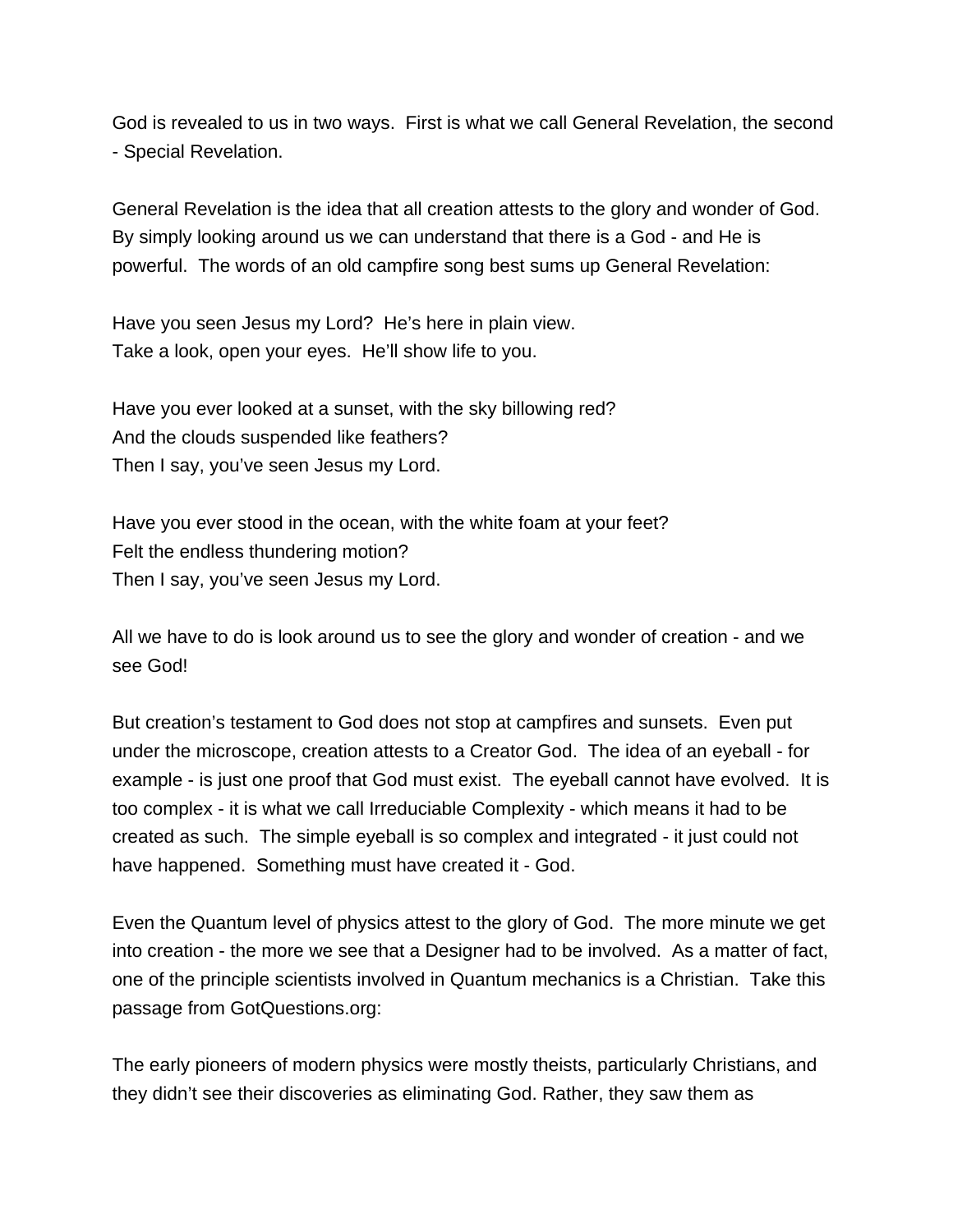illuminating God's methods. John Polkinghorne is an example of this in action, specifically involving quantum physics. Polkinghorne, a lifelong Christian, is one of the scientists responsible for discovering the sub-nuclear particles known as quarks, a critical part of the quantum model. He retired after twenty-five years teaching at Cambridge in order to become an Anglican priest. His scientific credentials are such that even aggressive anti-theists, such as Richard Dawkins, are at a loss to write off his faith as delusion or confusion.

At any level - creation attests to the existence of God. That is Special Revelation.

The problem with General Revelation, though, is that we often - more than not - get it wrong. The problem is not primarily with the revelation through creation - it is more a problem with us. Romans 3 verse 23 explains it perfectly. All have sinned, and fallen short of the glory of God. That sin - the sin of disobedience that is an inherent part of our nature - effects everything that we do or say or think. We are kind of like the guy with the broken lens in his glasses. We kinda, sorta can see - but not really. We get hints of truth - but only partially. Paul in I Corinthians 13:12 seems to complete this thought:

For now we see through a glass, darkly; but then face to face: now I know in part; but then shall I know even as also I am known.

Therefore, we cannot know every aspect about God - or even get much right - through General Revelation because the tools that we have - our brains, our hearts, our reason all are damaged from the outset. The picture we get of God from creation around is at the best incomplete - because we ourselves are lacking through sin.

That is where Special Revelation comes in. Special Revelation is that direct message given to us from God - and it is about God - and what He wants us to do. Because it is directly from Him - and guided by His spirit in both the preservation of that revelation and the interpretation of it - Special Revelation is authoritative and complete. Any misinterpretation of what God has given us is not the fault of His revelation - but our own.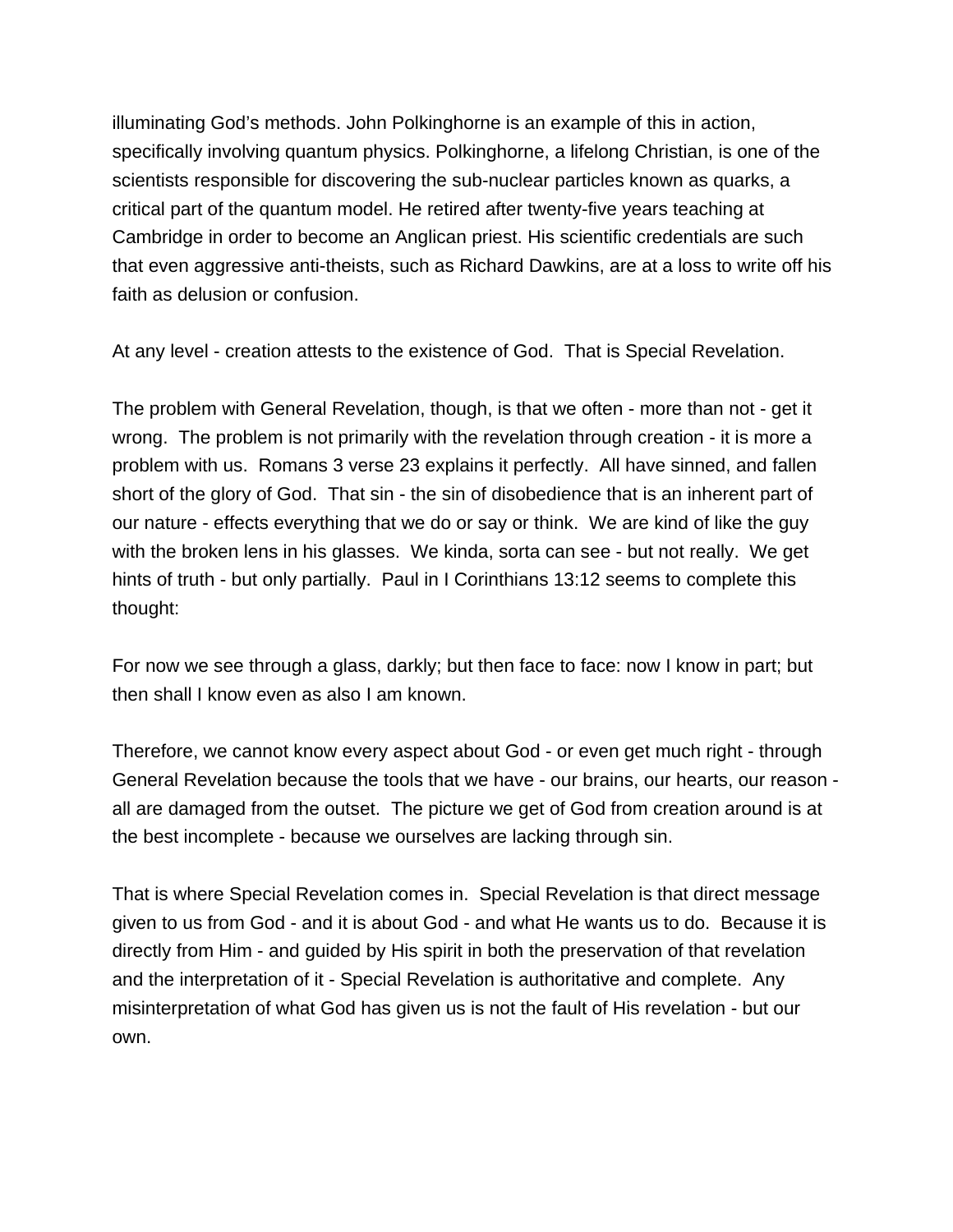That Special Revelation - of course - is Scripture. You can see why this question must come after the question declaring and asserting the authority of the Bible in all aspects of our lives. Because it is authorative - it contains everything we need to know about God and his purpose for us for this lifetime. It is not a complete picture of God - it cannot be - for the eternal God will not be contained - even in descriptions of Himself. But God has given to us everything we need to know to walk in faith - including about Himself.

The Scripture - teaches the Catechism - teaches two primary things - about God - and about His purpose for us.

The next question in the catechism goes more into the subject of God. But, it is in the person of Jesus Christ that Special Revelation is the most clear - and one where General Revelation might not be.

In General Revelation - we - if we are honest even in our sinfulness - would come to a conclusion that something higher and more powerful is at work - or was at work - in the reality around us. The idea of an Intelligent Designer is not really a faith statement - it is in reality good science. But it is Scripture that gives us a more detailed view of God and just how much He loves us.

From Scripture, we see that God is both One - and three separate Persons - and all are equally God. We see that God is all powerful and holy. He is eternal and timeless. We see that all things are in His hands. Nothing is out of His control, nothing can go against His will. He stands at the beginning of time and at the end of time - and is the same unchanging God.

And Scripture tells us about Jesus. Jesus - the Son of God - yet fully God Himself. 100% Man - 100% God. Begotten - not made - and has the same authority. He was at the beginning of all things - and through Him all things were made. It was against God - Father, Son, and Holy Spirit - that Adam sinned and cursed all creation to groan under the weight of separation from God. But because God loved the world so much, He was willing to send His only Son - God Himself - to live among the fallen, to share in their joys and woes, to experience pain and loss. It was Jesus - fully God and fully Man who suffered God's wrath against sin on the cross. Fully man - because only a full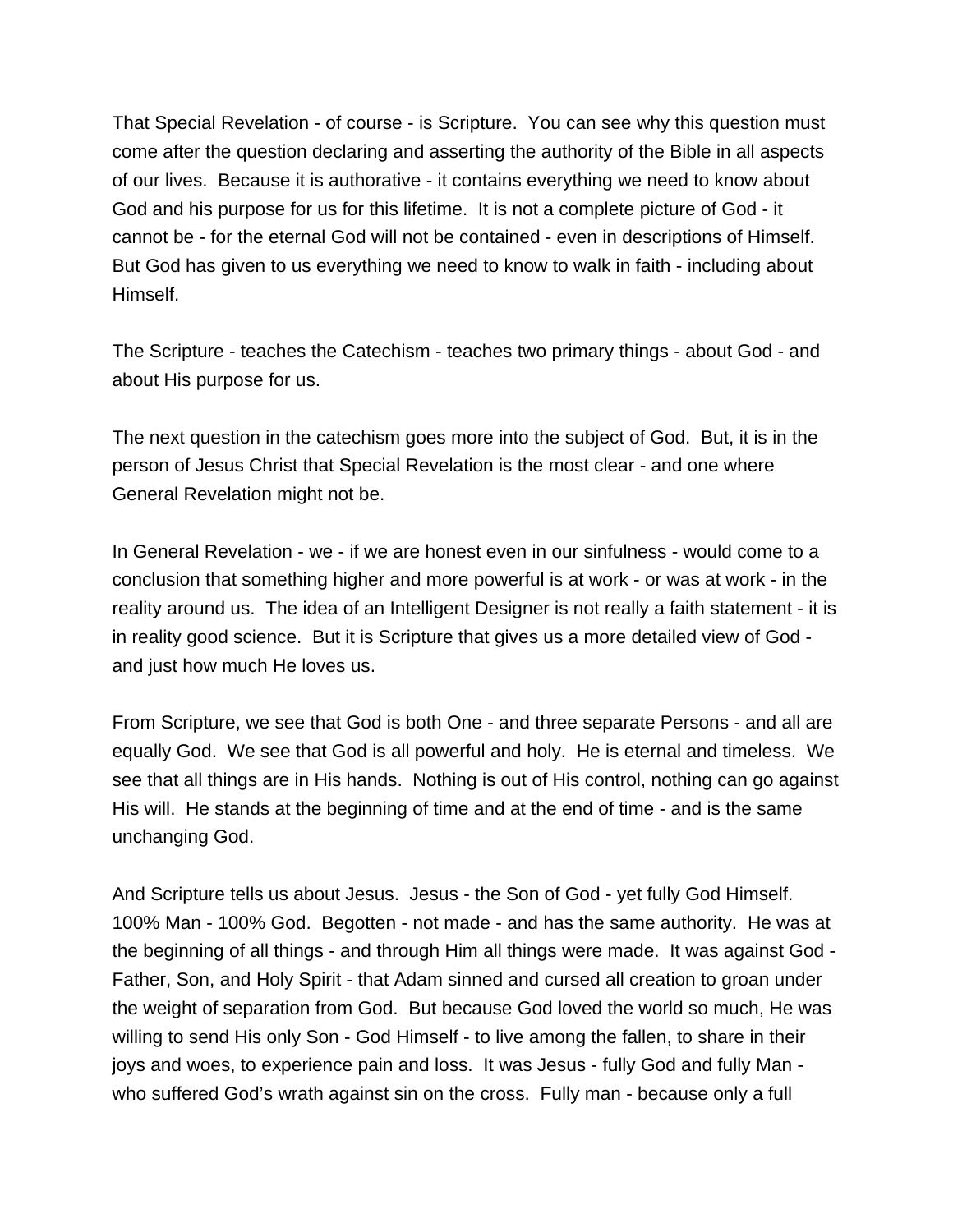human could be offered up for a sacrifice. Fully God - for only God can withstand the wrath of God. It was Jesus who at the end of his turmoil on the cross was laid in tomb and it was Jesus who rose from the dead - to leave the empty tomb behind him - and so doing brought those who believe in Him into life eternal. And all we have to do is to believe in Him - and then give our lives to Him.

That is what Special Revelation teaches us about God that General Revelation cannot that God so loved the world, that He gave His only Son, so that everyone who believes in Him will not perish, but have eternal life.

And - as the catechism goes on - Scripture teaches us what God requires us to do. The words of Micah are perfect for this. We are to to do justice, to love kindness, and to walk humbly with God. To do what is right - and to fight for the right of those who might be powerless. To stand up against the sin in the world - and to work to make a change. To live in mercy and kindness with each other. The Hebrew word for "kindess" means loyalty as well - meaning that we should look out for each other - to place others above our own needs when possible. And in all things - to walk humbly, reverently, joyfully, worshipfully, repentfully with God.

But the world is full of social justice warriors. How does this differ from any of them? Well - that is the Christian Worldview heart of the matter.

Take - for example - the environmental causes that so often get people upset today. If we were to rely on General Revelation - if we were looking for a God at all - we could say that pollution, deforestation, overuse of plastics, carbon footprints are all major threats. Our purpose - then - becomes to fight for that environmental cause - whatever it may be. At the extremes - those who fight for environmental causes justify any means possible with the goal of reducing man's impact. In fact, the fanaticism displayed by many enviromental activists often mirrors - or becomes - a religion onto itself. So the end goal is to take care of nature - because that becomes our god.

Another example is fighting for economic justice. Quite often there is no searching for a god in this realm. For many in this fight, their god is one of fairness and equality. Again, their fervor for the fairness and equity diety reaches fever levels as they overtax the rich, overthrow capitalism, and attempt to make everyone the same.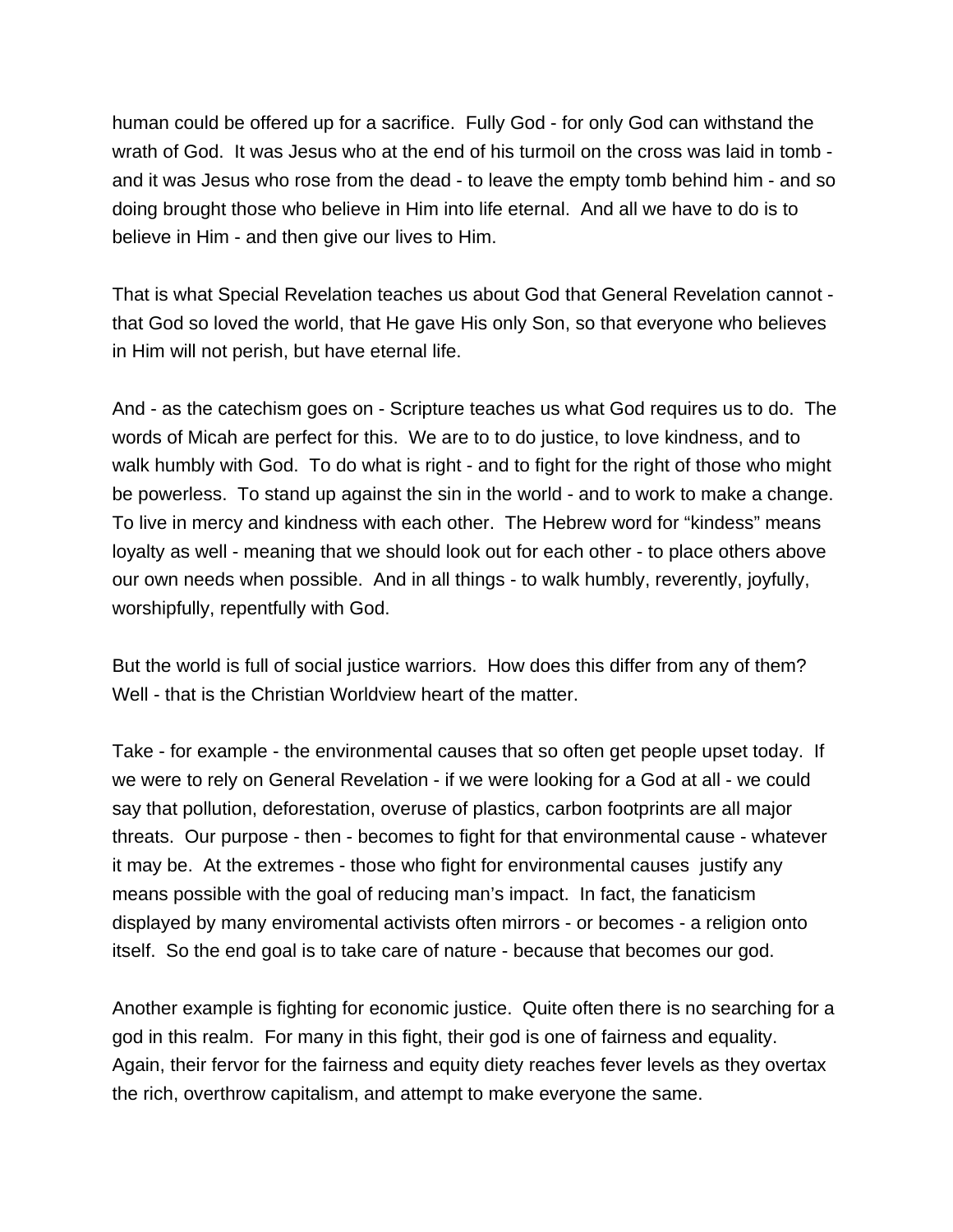On the other hand, the Christian should seek first to know God - to know of His love and mercy for us. To know of His holiness - and to seek after his wisdom. Jesus said as much - Seek first the Kingdom of God - and his righteousness. We cannot possibly hope to promote any kind of justice - with any kind of wisdom or reason - apart from first seeking and knowing and worshipping God. Because no matter how "good" our intentions - apart from faith in the risen Jesus and the grace that he imparts to us - our sinful and disobedient nature will always get in the way of any lasting change. Always.

However, if we have our eyes fully focused on Christ, then we can see answers to these issues that might never have occurred to us - simply because we are now seeking Christ-centered solutions. For example - as Christians - the approach to the enviroment is not that we are merely another part of creation. Genesis makes it very clear that we are the highest physical created beings - and that God has appointed us to be stewards over all that we see. That means always trying to find ways to take care of what has been given to us. To develop technology and methods that ease the burden on creation. To not be afraid to use what God has given us - but use it wisely and well. All the while knowing that ultimately God is control of the environment - and we are stewards in worship of Him - and not that of planet earth.

No matter what the cause - be it economic justice, social justice, racial matters, gender issues - we cannot possibly get anything done apart from Christ. In fact - we more than often will make things worse. But - if we look to the risen Savior first in all things - we will know what justice we are to pursue - and how.

If you are listening to this podcast, and do not know the risen Savior, I invite you to take some time to read through the gift of the Bible that he has given to us to learn more about him. I invite you to contact me at podcasts@thepastorsvoice.net so we can have a conversation about what you are seeking. I guarantee you - your life will never be the same.

If you are a follower of Jesus, then remember this - seek Him FIRST in all things - no matter what. Seek Him in prayer, seek Him in worship individually and with others, seek Him in a daily attendance to Scripture. First seek to know who God is. Not with a goal to fix any injustice that may be on your heart. Not to use Him as a vessel to things